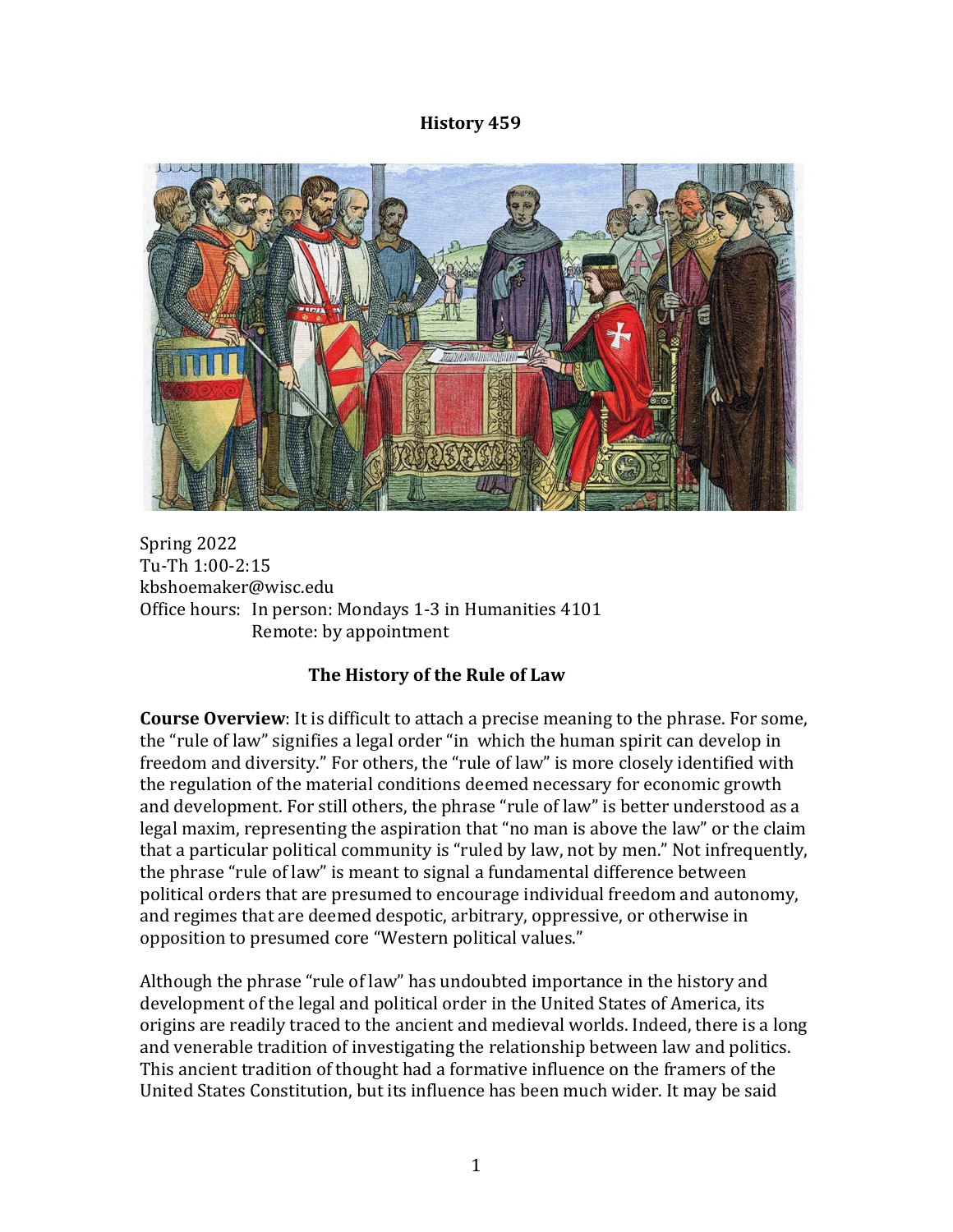that reflection on the "rule of law" is one of the bedrock features of the western legal tradition, a tradition that encompasses ancient, medieval, and early modern legal and political traditions and that distinguishes "Western civilization" from other modes of human existence.

This course will examine the origins and development of the "rule of law" across the long history of law and institutions to which we are heirs. Among the questions we will have the opportunity to ask are: What is law? What is the relationship between law and the good? In what way can law be said to rule? What is the relationship between law and human freedom? What is the relationship between law and politics? In asking these questions, the course will also examine the claim that the rule of law signifies something distinctive to western civilization and its relationship to law.

**Course Format**: This is an upper-level lecture course that meets twice a week for 75 minutes on Tuesdays and Thursdays. It is designed for majors in History and Legal Studies, but it is not restricted to students from those majors. Each class period will be a combination of lecture materials, typically related to some preassigned readings, as well as more far-ranging discussions of themes addressed in lecture or readings.

**Course Examinations**: The course will have a midterm exam and a final exam. The midterm will be Thursday, March 10th . The final will be given on the date specified by the college, which is May 8th. There are also required weekly responses to the assigned readings. On the canvas page you will answer three prompts each week with a few short sentences. The weekly reading responses are 30% of your grade. The midterm is 35% of your grade and the final is 35% of your grade. The course will be graded on the letter grade scale (A 100-93, AB 92.5-87.5, B 87.4-82, BC 81.4- 78, C 77.4-70, D 69.5-60, F 59.4-0)

**Attendance**: Attendance for this class is strongly encouraged. However, we are still in a pandemic. Please refer to and follow all campus guidelines regarding Covid-19.

# **Texts**:

All required readings will be posted on the Canvas page for this class.

# **Course Objectives and Learning Outcomes**:

- To become familiar with the debates and issues that arise around the term "the rule of law."
- To understand the historical developments undergirding modern law and modern legal institutions
- To understand how conceptions of "the rule of law" have been and continue to be mobilized to expand or restrict individual freedom and to exploit or preserve economic and natural resources.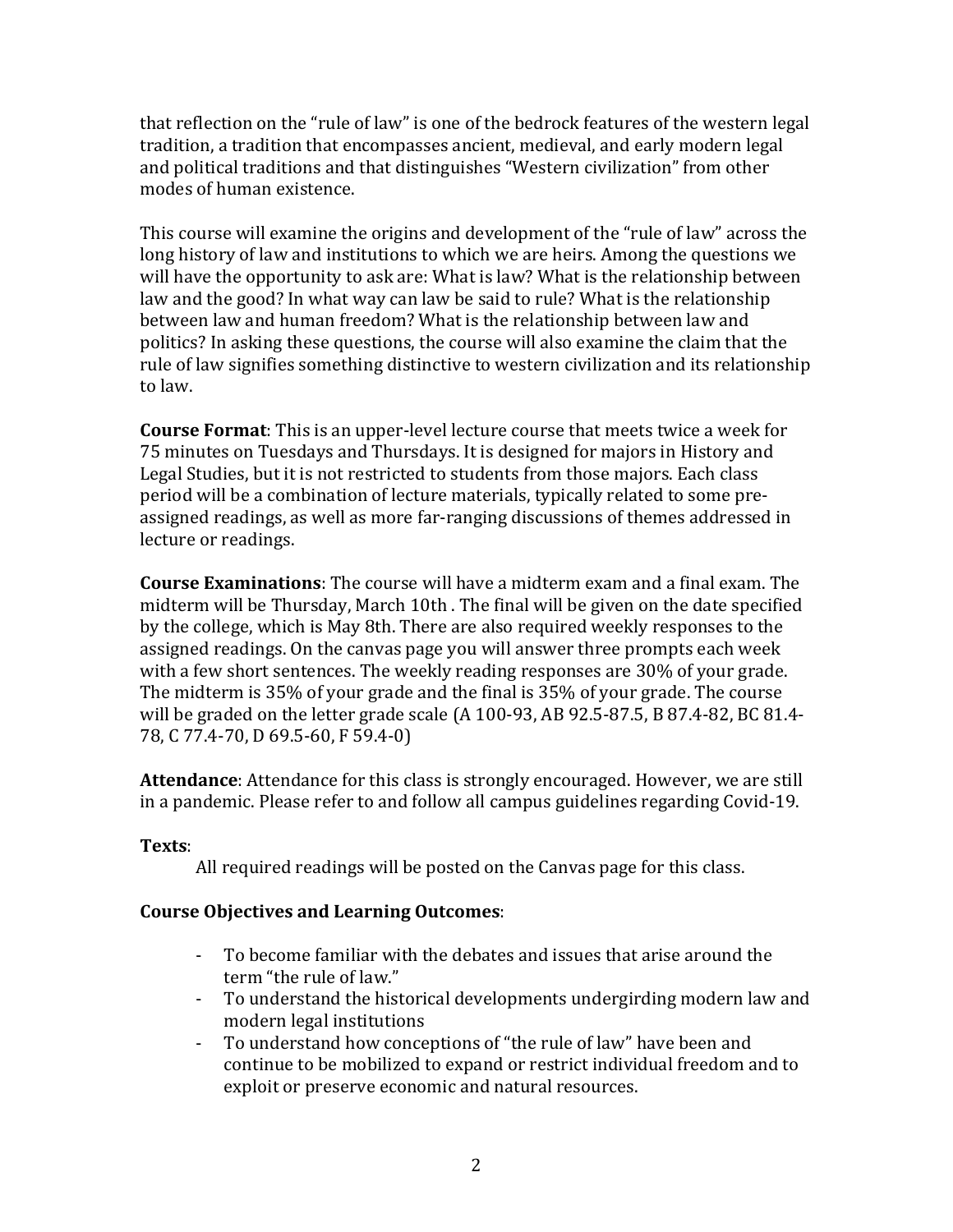# **Week 1 (January 25 and 27)**

Introduction to the course

Readings: Tamanaha, *On the Rule of Law*

# **Week 2 (February 1 and 3)**

## **Foundational Texts**

Institutional and Subjective Perspectives on the Rule of Law

| Readings: | Magna Carta |
|-----------|-------------|
|           | Crito       |

Assignment: 1<sup>st</sup> reading response due Friday, February 4.

# **Week 3 (February 8 and 10)**

# **Roman Law and the Rule of Law**

| Readings: | Tamanaha, "Historical Background"                |
|-----------|--------------------------------------------------|
|           | Donahue, The Emperor, The Jurist, and the Horse. |

Assignment: 2nd reading response due Friday, February 11.

# **Week 4 (February 15 and 17)**

## **Fourth Lateran Council and 1215 revisited**

Readings: Canons of the Fourth Lateran Council Assignment: 3rd Reading Response due Friday, February 18.

# **Week 5 (February 22 and 24)**

# **The Rule of Law and Divine Power**

| Reading: | Shoemaker, "The Devil's Justice"                                     |
|----------|----------------------------------------------------------------------|
|          | Mascaron                                                             |
|          | Assignemnt 4 <sup>th</sup> Reading Response due Friday, February 25. |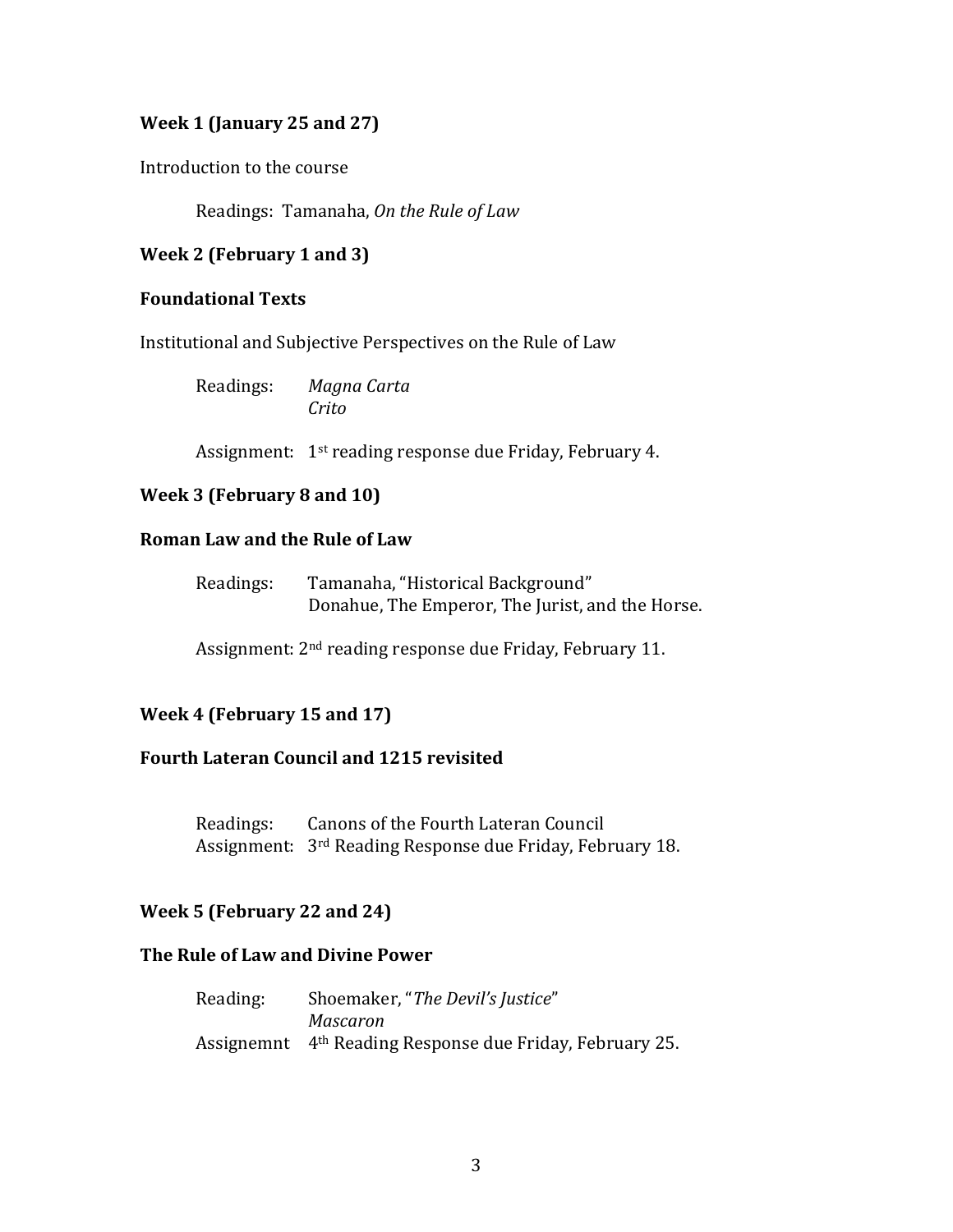### **Week 6 (March 1 and 3)**

### **The Rule of Law and Judicial Power: Lord Coke and King James 1**

Readings: *Prohibitions del Roy* Assignment: 5th Reading Response due Friday, March 4.

#### **Week 7 (March 8 and 10)**

### **The English Bill of Rights**

Readings: The English Bill of Rights Assignment: NO weekly Reading Response (Midterm this week)

#### **Mid-term Exam – Thursday, March 10th**

#### **Week 8 (March 22 and 24)**

#### **The Rule of Law and the Common Law Jury**

Readings: *Bushell's Case* Assignment: 6th weekly Reading Response due March 25

### **Week 9 (March 29 and 31)**

#### **The Federalists Papers and the Rule of Law**

Readings: Tamanaha, "*Locke, Montesquieu, and the Federalist Papers*" Assignment: 7th Weekly Reading Response due April 1

### **Weeks 10 (April 5 and 7)**

#### **The US Constitution and the Rule of Law**

Readings: The US Constitution Assignment: 8th weekly Reading Response due April 8